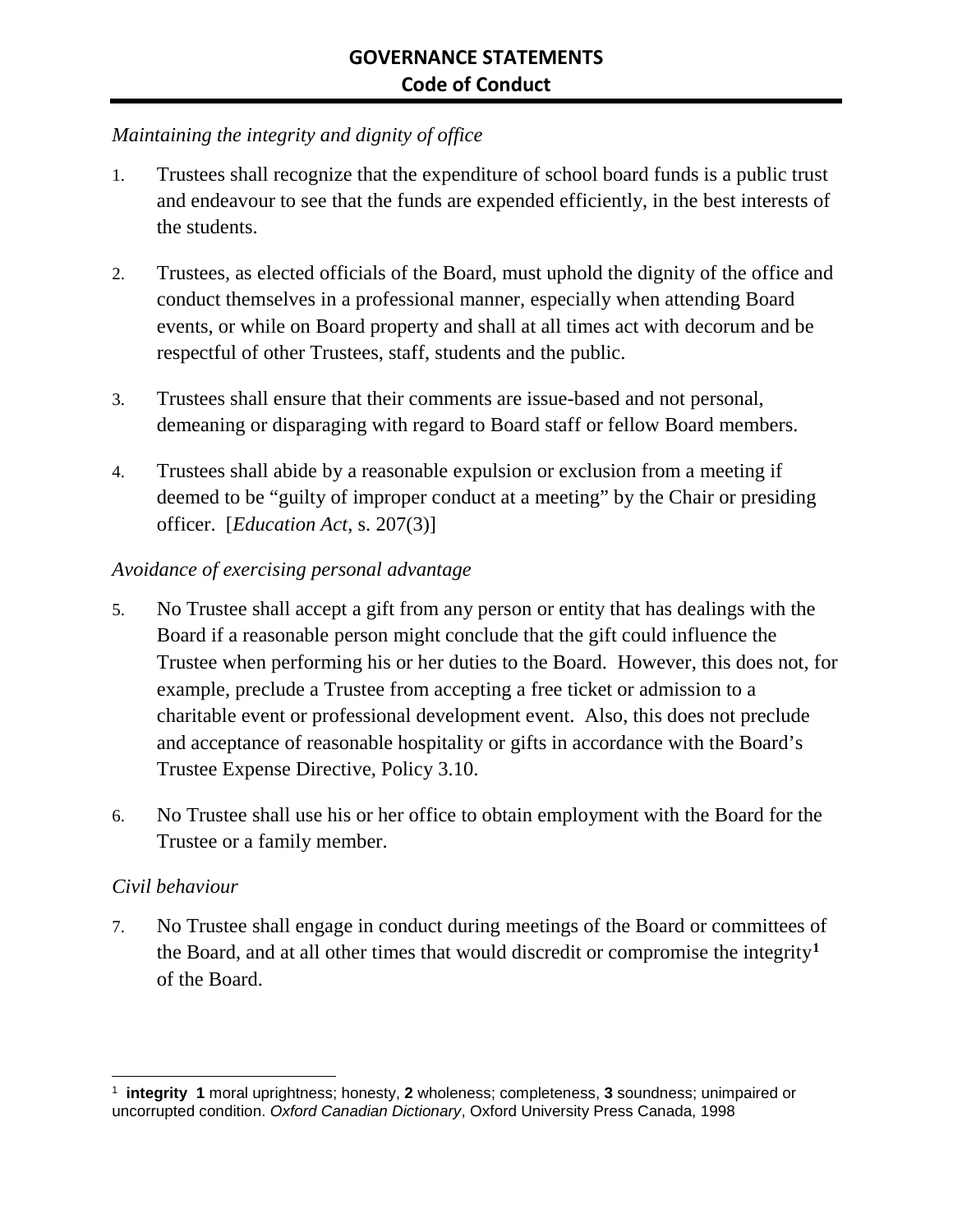- 8. Trustees shall not advance allegations of misconduct and/or a breach of this Code of Conduct against another Trustee that are trivial, frivolous, vexatious, made in bad faith or vindictive in nature.
- 9. When expressing individual views, Trustees shall respect the differing points of view of other Trustees, staff, students and the public.

### *Respect for confidentiality*

- 10. Trustees shall keep confidential any information disclosed or discussed at a meeting of the Board or committee of the Board, or part of a meeting of the Board or committee of the Board, that was closed to the public as outlined in the Education Act, and keep confidential the substance of deliberations of such meeting closed to the public, unless required to divulge such information by law or authorized by the Board to do so.
- 11. No Trustee shall use confidential information for either personal gain or to the detriment of the Board.
- 12. Trustees shall not divulge confidential information, including personal information about an identifiable individual or information subject to solicitor-client privilege that a Trustee becomes aware of because of his or her position, except when required by law or authorized by the Board to do so.

#### *Upholding decisions*

- 13. Trustees shall accept that authority rests with the Board, and that a Trustee has no individual authority other than that delegated by the Board.
- [1](#page-1-0)4. Trustees shall uphold<sup>1</sup> the implementation of any Board resolution after it is passed by the Board.
- 15. Trustees may respectfully state a personal position on a decision provided it does not in any way undermine the implementation of the decision.
- 16. Trustees shall comply with the Board's policies, procedures, bylaws, and the Board's procedural bylaws.

<span id="page-1-0"></span> <sup>1</sup> **uphold** confirm or maintain (a decision etc., esp. of another). *Oxford Canadian Dictionary*, Oxford University Press Canada, 1998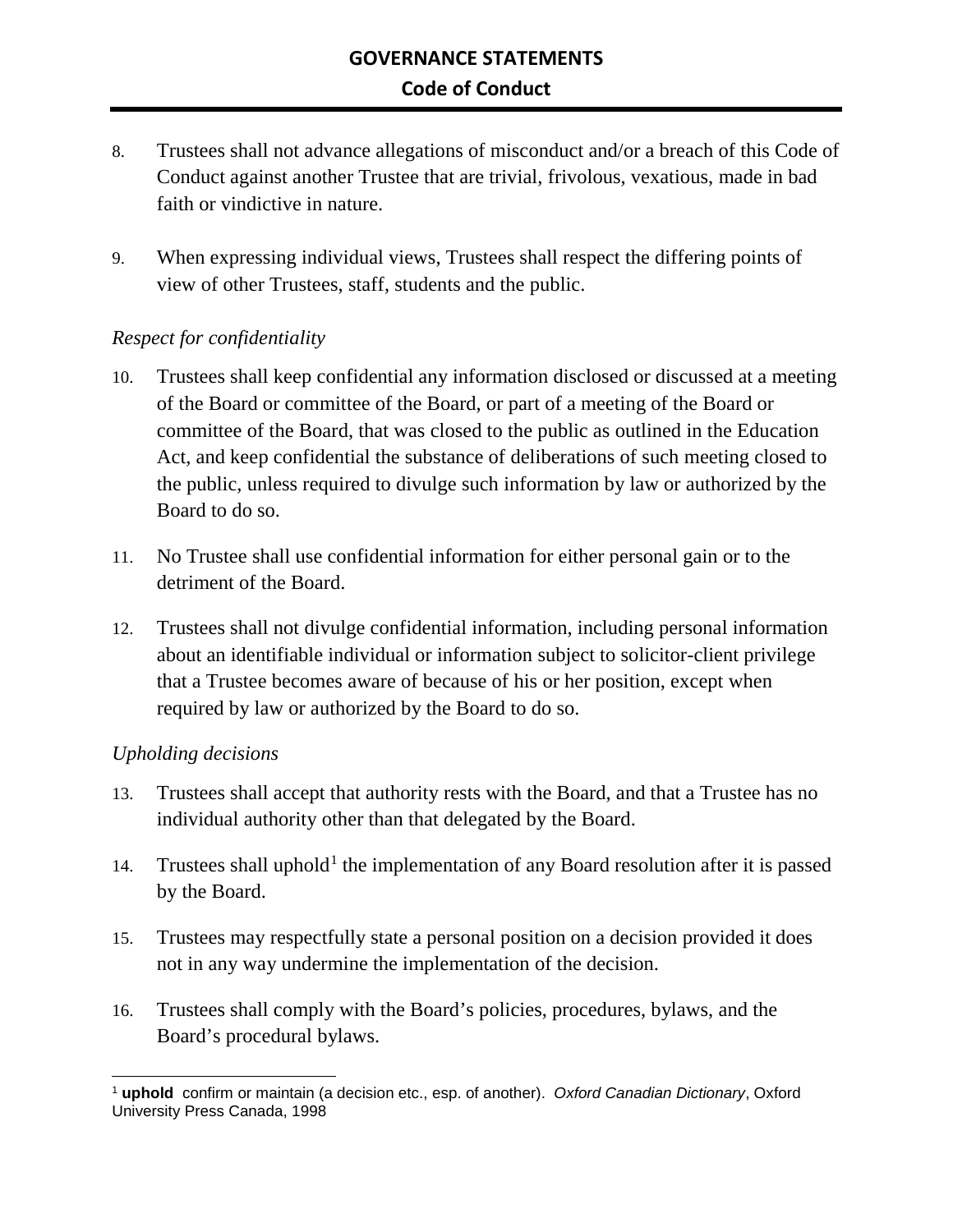17. The Chair of the Board is the spokesperson to the public on behalf of the Board, unless otherwise determined by the Board. No other Trustee shall speak on behalf of the Board unless expressly authorized by the Board or Chair of the Board to do so. When individual Trustees express their opinions in public, they must make it clear that they are not speaking on behalf of the Board.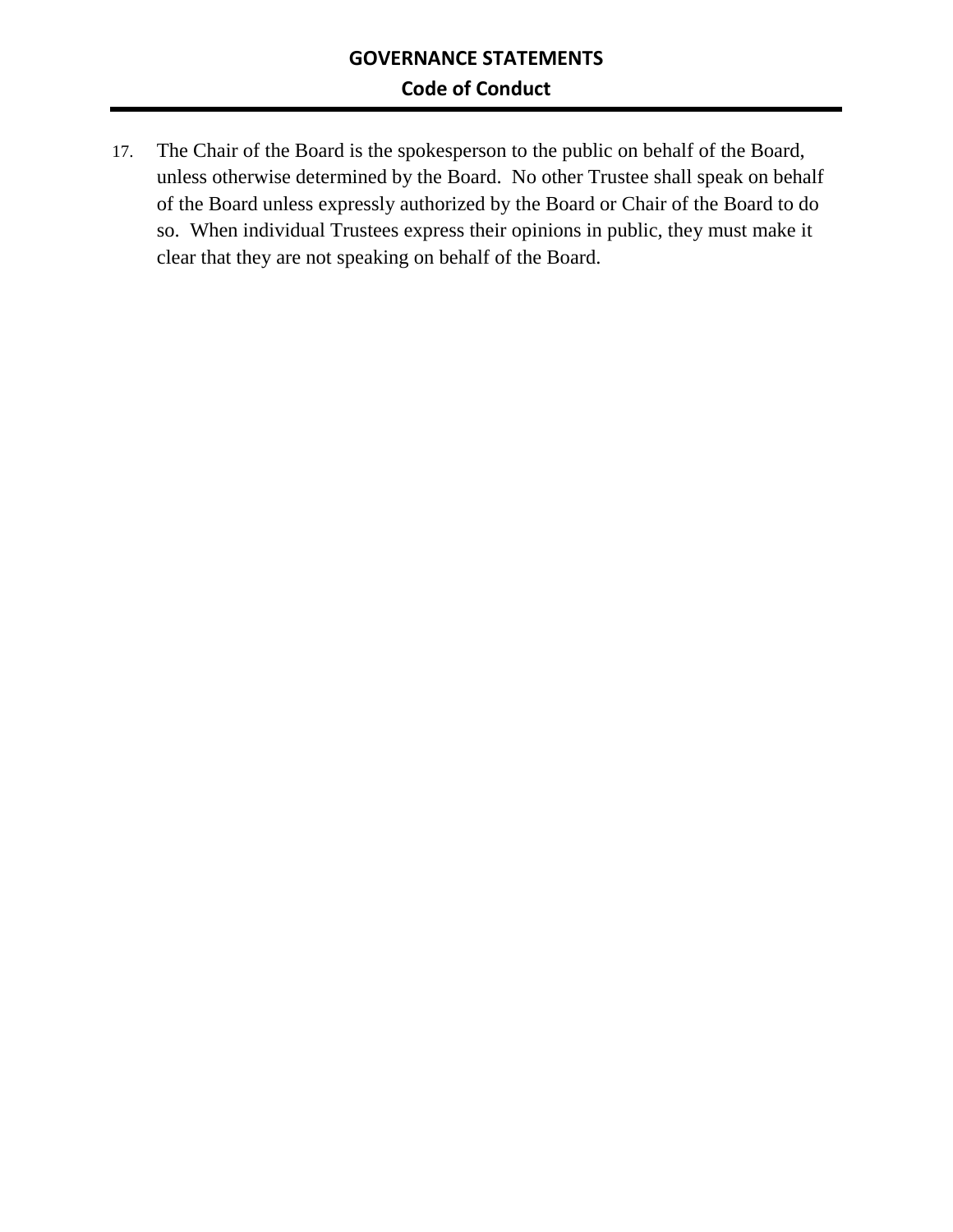### Governance Procedure: Trustee Code of Conduct

### *Identifying a Breach of the Code*

- 1. A Trustee who has reasonable grounds to believe that a Trustee has breached the Board's Code of Conduct may bring the alleged breach to the attention of the Board. This is done through the Chair of the Board.
- 2. Any allegation of a breach of the Code must be brought to the attention of the Chair of the Board no later than six weeks after the breach comes to the knowledge of the Trustee reporting the breach. Notwithstanding the foregoing, in no circumstance shall an inquiry into a breach of the Code be undertaken after the expiration of six months from the time the contravention is alleged to have occurred.
- 3. Any allegation of a breach of the Code of Conduct shall be investigated following the Informal *or* Formal Complaint Procedure below, as the case may be.
- 4. Whenever possible, any allegations of a breach of the Code of Conduct by a Trustee shall be investigated following the Informal Complaint Procedure initially as it is recognized that from time to time a contravention of the Code may occur that is trivial, or committed through inadvertence, or an error of judgment made in good faith. In the spirit of collegiality and the best interests of the Board, the first purpose of alerting a Trustee to a breach of the Code is to assist the Trustee in understanding his/her obligations under the Code. Only serious and/or reoccurring breaches of the Code by a Trustee should be investigated following the Formal Complaint Procedure; **this would be determined by the Chair and Vice Chair (or an alternate should the Chair or Vice not be able to participate in the investigation process)**. (RESOLUTION #20-175, Dec. 14 2020)

#### *Chair or Presiding Officer*

- 5. The Code of Conduct applies equally to the Chair of the Board. In the case of an allegation of a breach of the Code by the Chair, wherever a process requires action by the Chair, it shall be modified to read the Vice-chair of the Board.
- 6. Each year two Trustees shall be chosen by the Board to play a part in the procedure when the circumstances warrant that one or both Trustees are needed in place of the Chair and/or Vice-chair of the Board to carry out any of the duties of the Trustee who is disqualified. The two Trustees will be designated and ranked as Code of Conduct Review, First Alternate, and Code of Conduct Review, Second Alternate,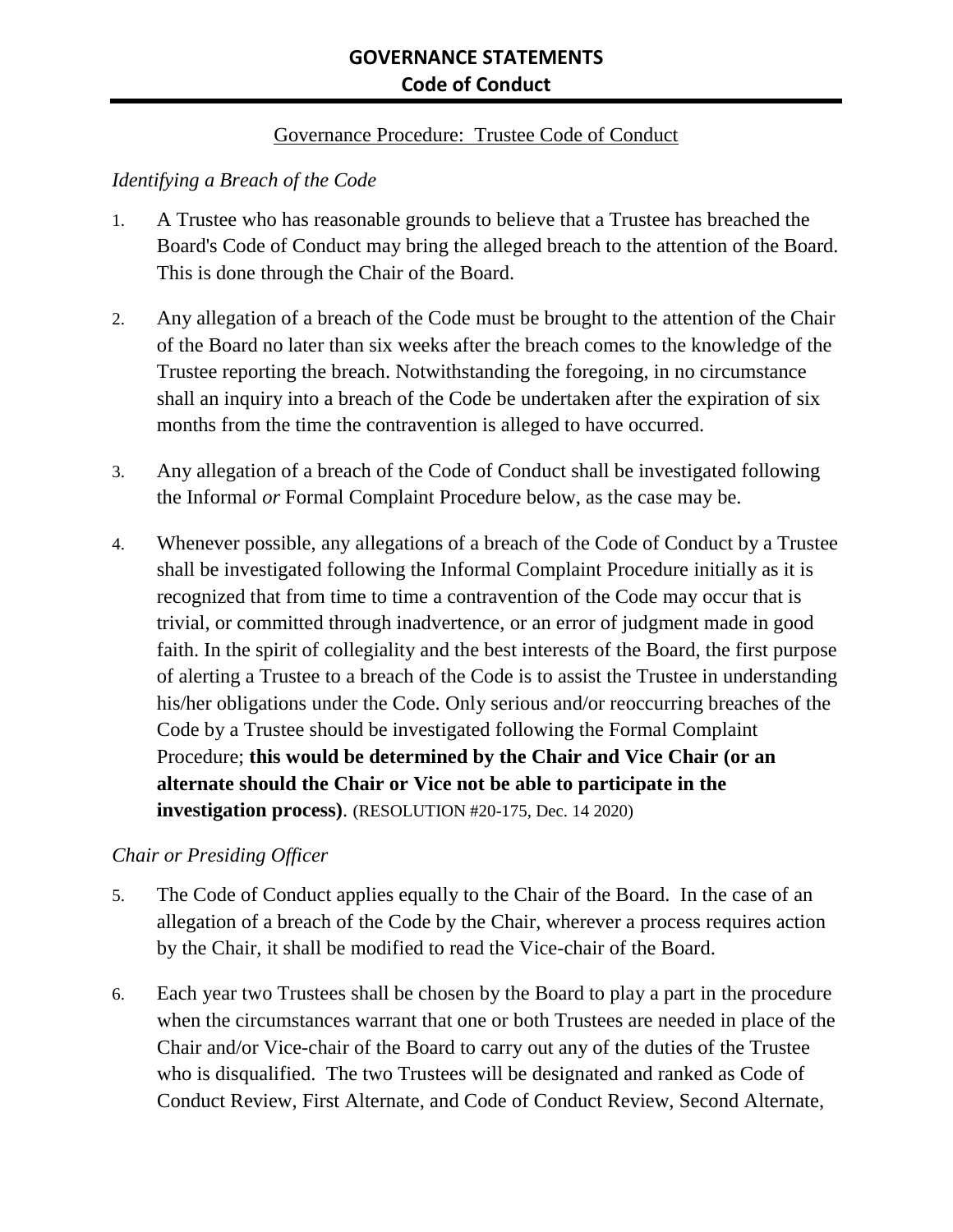and, in that order, shall play a part in the procedure corresponding to the disqualified Trustee, if allowed.

- 7. Nothing in this procedure prevents the Chair or Presiding Officer of any meeting of the Board or committee of the Board from exercising their power pursuant to s. 207(3) of the Education Act to "expel or exclude from any meeting any person who has been guilty of improper conduct at the meeting." For greater certainty, this may be done at the sole discretion of the Chair or Presiding Officer, as the case may be, and without the necessity of a complaint or conducting an inquiry before an expulsion or exclusion from a meeting. The rationale for this provision is that a Chair or Presiding Officer must have the ability to control a meeting. A Trustee who does not abide by a reasonable expulsion or exclusion from a meeting is deemed to have breached this Code.
- 8. The Chair of the Board or presiding officer of any meeting of the Board or committee of the Board shall exercise their powers in a fair and impartial manner having due regard for every Trustee's opinion or views.
- 9. The Chair of the Board or presiding officer shall follow the rules of order of the Board and/or the adopted rules of order and meeting procedures contained in any policy or by-Law of the Board. A breach of a rule of order should be dealt with at the meeting in question by a Trustee rising to a point of order or appealing a ruling of the Chair in accordance with any applicable rule of order. Once such a motion is dealt with by the Board of Trustees, all Trustees shall abide by that decision and no further action shall be undertaken pursuant to the enforcement of the Code of Conduct, except for persistent improper use of the applicable rules of order by the Chair or presiding officer.

## *Informal Complaint Procedure*

10. The Chair of the Board, on his/her own initiative, or at the request of **a Trustee who** alleges breach of the Code has occurred, and has completed the appropriate form\*, may meet informally with a Trustee who is alleged to have breached the Code, to discuss the breach. The purpose of the meeting is to bring the allegation of the breach to the attention of the Trustee and to discuss remedial measures to correct the offending behaviour. The Informal Complaint Procedure is conducted in private. (RESOLUTION #20-175, Dec. 14, 2020)

\*The form will be available in the Director's Office.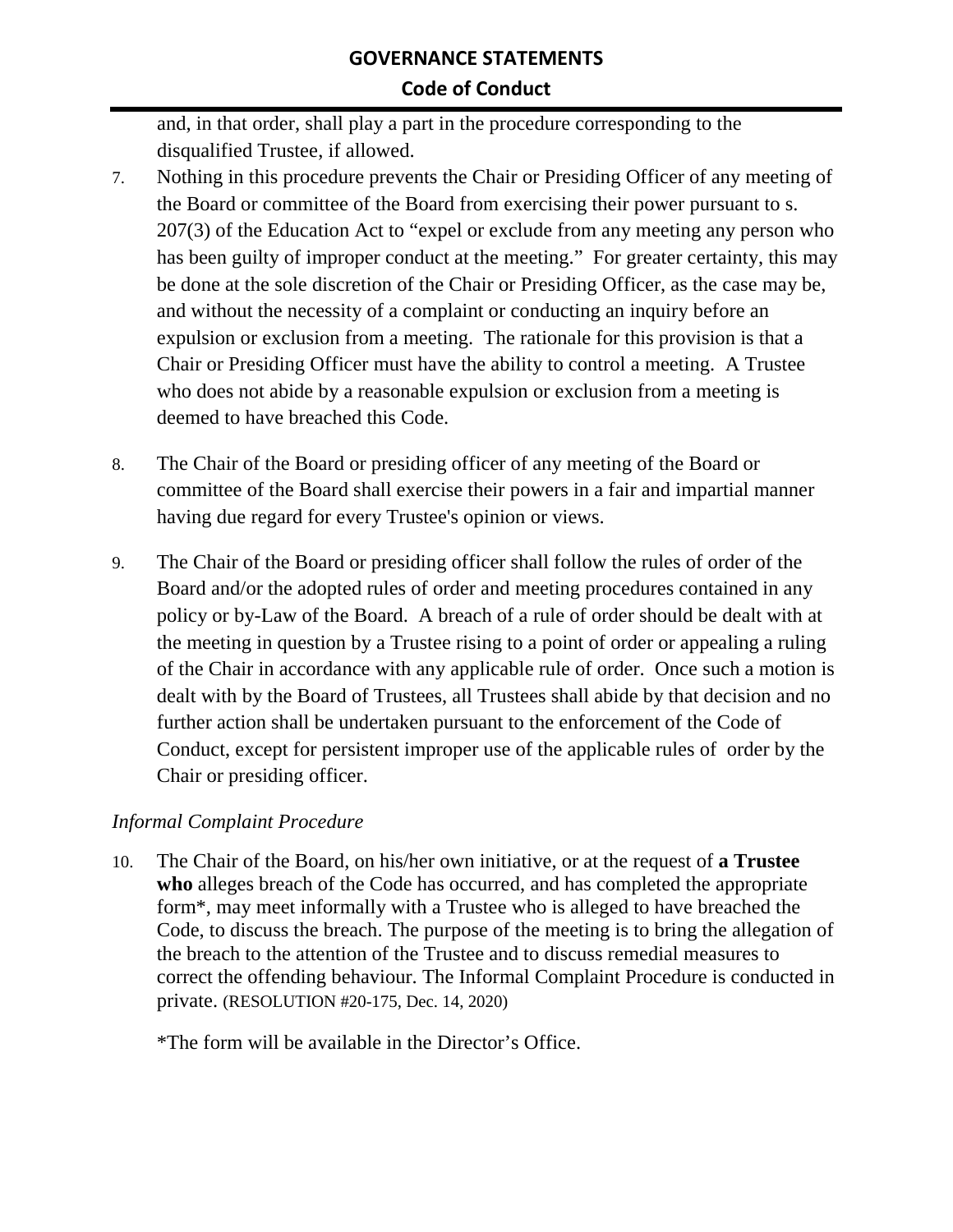11. The remedial measures may include, for example, a warning, an apology, and/or the requirement of the Trustee to engage in the successful completion of professional development training such as that offered by the Ontario Education Services Corporation's Professional Development Program for School Board Trustees. If the Chair of the Board and the Trustee alleged to have breached this Code cannot agree on a remedy, then a formal complaint may be brought against the Trustee alleged to have breached this Code and that complaint will be dealt with in accordance with the Formal Complaint Procedure below.

### *Formal Complaint Procedure*

**NOTE:** Item 12 was removed as per RESOLUTION #20-175, December 14, 2020)

12. A Trustee who has reasonable grounds to believe that another Trustee has breached the Board's Code of Conduct may bring the breach to the attention of the Board by first providing to the Chair of the Board\* a completed form\*\* which will constitute a written, signed complaint setting out the following: (i) the name of the Trustee who is alleged to have breached the Code; (ii) the alleged breach or breaches of the Code; (iii) information as to when the breach came to the Trustee's attention; (iv) the grounds for the belief by the Trustee that a breach of the Code has occurred; and (v) the names and contact information of any witnesses to the breach or any other persons who have relevant information regarding the alleged breach. Except as provided below, if a written complaint is filed with the Chair of the Board then a formal inquiry shall be undertaken, unless the complainant subsequently withdraws the complaint or agrees that the complaint may be dealt with in accordance with the Informal Complaint Procedure.

# \*\* see #19 for steps in formal inquiry \*\*The form will be available in the Director's Office.

- 13. In an election year for Trustees, a code of conduct complaint respecting a Trustee who is seeking re-election shall not be brought during the period commencing two months prior to election day and ending after the first Board meeting after the new term of office of the Board commences. If the Trustee accused of a breach of the Code is not re-elected, no inquiry into the alleged breach of the Code by that Trustee shall be undertaken. The limitation period for bringing a complaint shall be extended as necessary.
- 14. The Chair of the Board shall provide to all Trustees a confidential copy of the complaint within ten (10) days of receiving it. The complaint, any response to the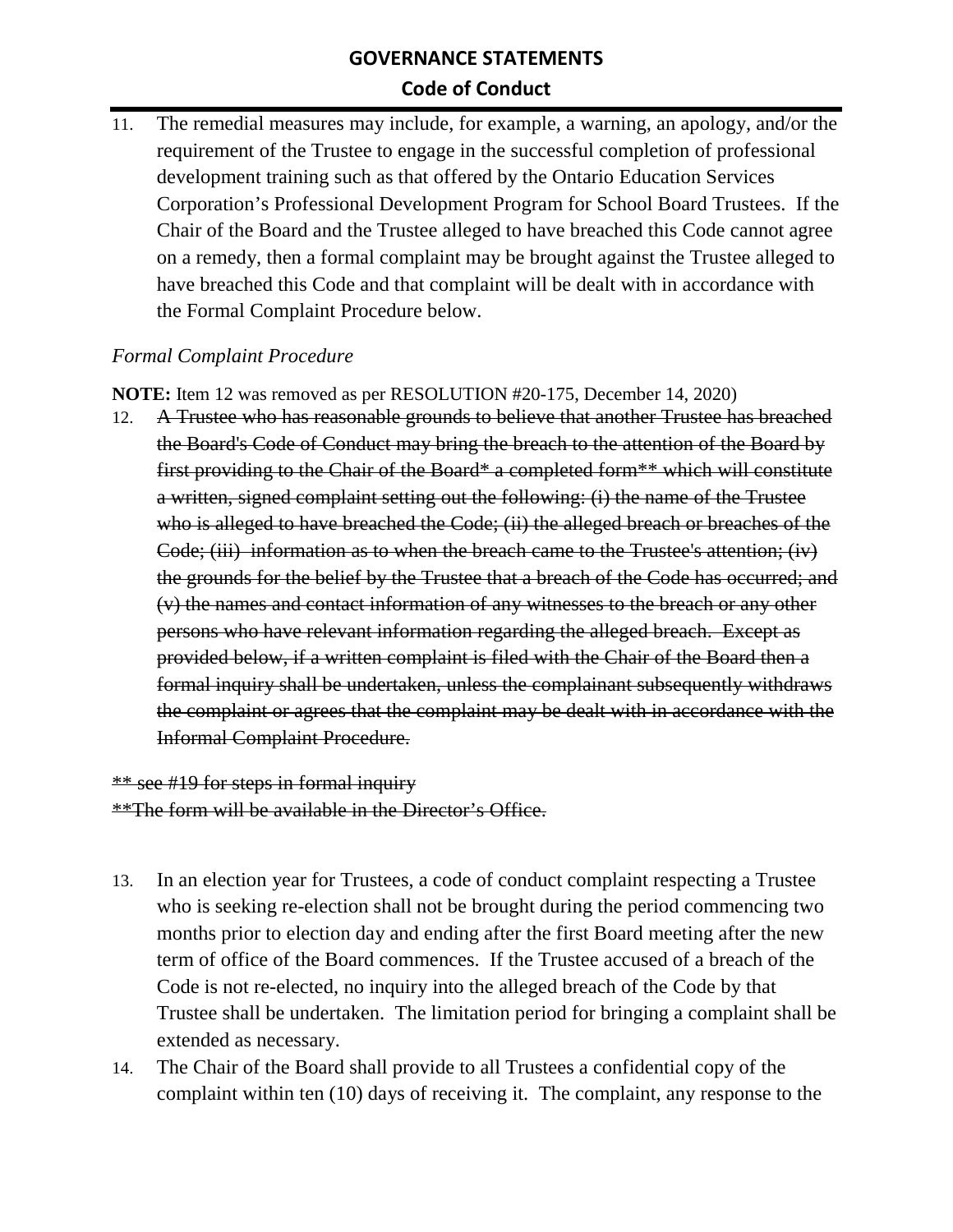complaint and the investigation of the complaint shall be confidential until it is before the Board of Trustees for a decision as to whether or not the Trustee has breached the Code.

### *Refusal to Conduct Formal Inquiry*

- 15. If the Chair and Vice-chair are of the opinion that an outside consultant should conduct the inquiry, the consultant will be appointed by the Director.
- 16. If the Chair and Vice-chair of the Board or outside consultant, if engaged, are of the opinion that the complaint is out of time, trivial, frivolous, vexatious or not made in good faith, or that there are no grounds or insufficient grounds for a formal inquiry, a formal inquiry shall not be conducted and a confidential report stating the reasons for not doing so shall be provided to all Trustees.
- 17. If the Chair and Vice-chair of the Board cannot agree on the above then a full formal inquiry shall be conducted.
- 18. If an allegation of a breach of the Code of Conduct on its face is with respect to the non-compliance with a more specific Board policy with a separate complaint procedure, the allegation shall be processed under that procedure.

## *Steps of Formal Inquiry*

- 19. If a formal inquiry of an allegation of a breach of the Code of Conduct is undertaken, it shall be done by the Chair and Vice-chair of the Board, if appropriate, or any two of the Chair, Vice-chair and the alternate Trustees, or outside consultant, if engaged.
- 20. Regardless of who undertakes the formal inquiry the following steps shall be followed.
- 21. The *Statutory Powers Procedure Act* does not apply to anything done regarding the Enforcement of this Code of Conduct. No formal trial-type hearing will be conducted.
- 22. Procedural fairness and unbiased process shall govern the formal inquiry. The formal inquiry will be conducted in private.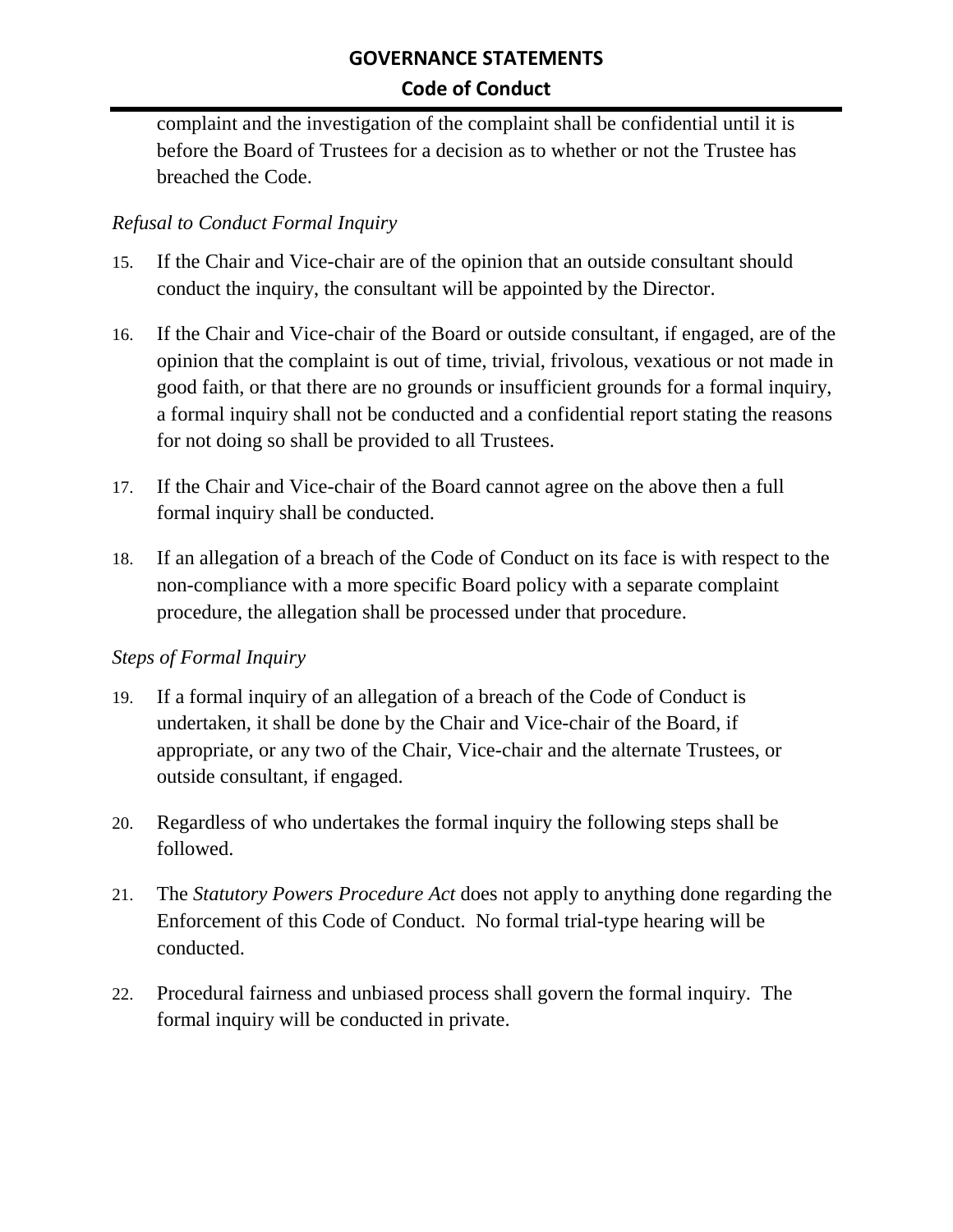- 23. The formal inquiry may involve both written and oral statements by any witnesses, the Trustee bringing the complaint and the Trustee who is alleged to have breached the Code of Conduct.
- 24. The Trustee who is alleged to have breached the Code of Conduct shall have an opportunity to respond to the allegations both in a private meeting with the person(s) undertaking the formal inquiry and in writing.
- 25. It is expected that the formal inquiry will be conducted within a reasonable period of time which will depend on the circumstances of the case. The Trustee who is alleged to have breached the Code of Conduct shall provide a written response to the allegations within ten (10) days of receiving the written allegation, or such extended period of the time as the investigators deem appropriate in the circumstance.
- 26. If the Trustee who is alleged to have breached the Code of Conduct refuses to participate in the formal inquiry, the formal inquiry will continue in his/her absence.
- 27. Once the formal inquiry is complete, the investigators shall provide a confidential draft copy of their report containing the findings of fact to the Trustee who is alleged to have breached the Code of Conduct and the Trustee who brought the complaint for their written comment to the investigator(s). The purpose of providing the draft report to the parties is to ensure no errors of fact are contained in it. The two Trustees shall have ten (10) days (or such reasonable period of time as deemed appropriate by the investigators) from the receipt of the draft report to provide a written response. Written responses will be attached to the final report.
- 28. The final report will outline the finding of facts as determined by the investigator(s) and, subject to clause 29, a recommendation as to whether the Code of Conduct has been breached and, if deemed appropriate, a recommendation regarding the imposition of a sanction as determined by the Chair and Vice-chair.
- 29. If the Chair and Vice-chair of the Board conduct the inquiry and cannot agree on the final finding of facts, it shall be referred to an outside consultant to complete the formal inquiry. The outside consultant will be appointed by the Director.
- 30. If the Chair and Vice-chair are not able to agree on the recommendation(s), the final report will be presented to the Board without recommendations.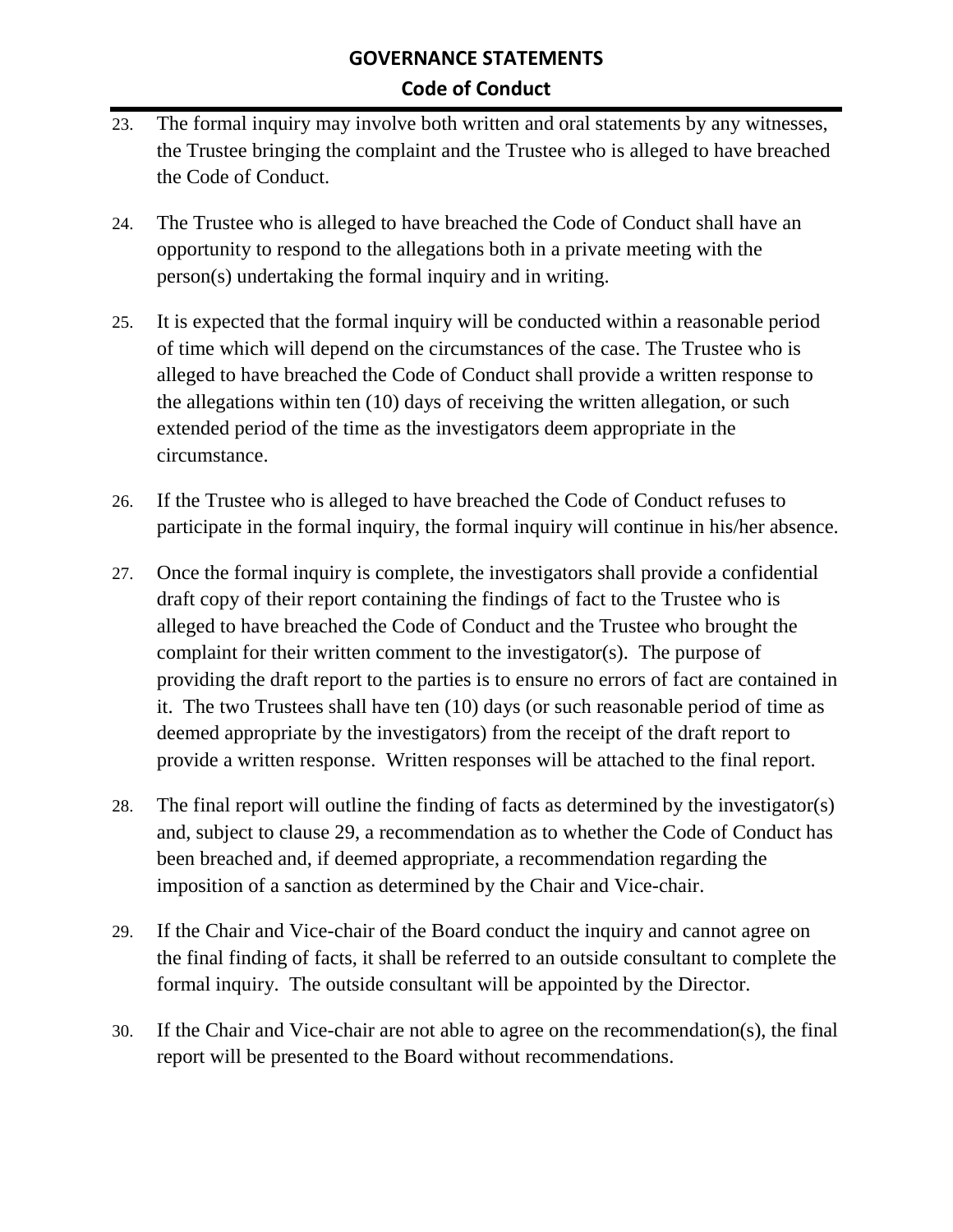### *Suspension of Formal Inquiry*

31. If the investigators, when conducting the formal inquiry, discover that the subjectmatter of the formal inquiry is being investigated by police, that a charge has been laid, or is being dealt with in accordance with a procedure established under another *Act*, the formal inquiry shall be suspended until the police investigation, charge or matter under another Act has been finally disposed of. This shall be reported to the rest of the Board of Trustees.

#### *Decision*

- 32. Upon completion of the final report and as soon as practical, the Chair shall present the final report to the Board of Trustees so that the Board may decide whether or not the Code of Conduct has been breached and whether to impose a sanction.
- 33. Trustees shall consider only the findings in the final report when voting on the decision and sanction. No Trustee shall undertake their own investigation of the matter.
- 34. If the Board of Trustees determines that there has been no breach of the Code of Conduct or that a contravention occurred, although the Trustee took all reasonable measurers to prevent it, or that a contravention occurred that was trivial, or committed through inadvertence, or an error of judgment made in good faith, no sanction shall be imposed.
- 35. The determination of a breach of the Code of Conduct and the imposition of a sanction with respect to a complaint investigated in accordance with the Formal Complaint Procedure must be done by resolution of the Board at a meeting of the Board, and the vote on the resolution shall be open to the public. The resolutions shall be recorded in the minutes of the meeting. The reasons for the decision shall be recorded in the minutes of the meeting.
- 36. Despite s. 207 (1) of the *Education Act*, the part of the meeting of the Board during which a breach or alleged breach of the Board's Code of Conduct is considered may be closed to the public when the breach or alleged breach involves any of the matters described in clauses 207(2) (a) to (e) being:
	- (a) the security of the property of the Board;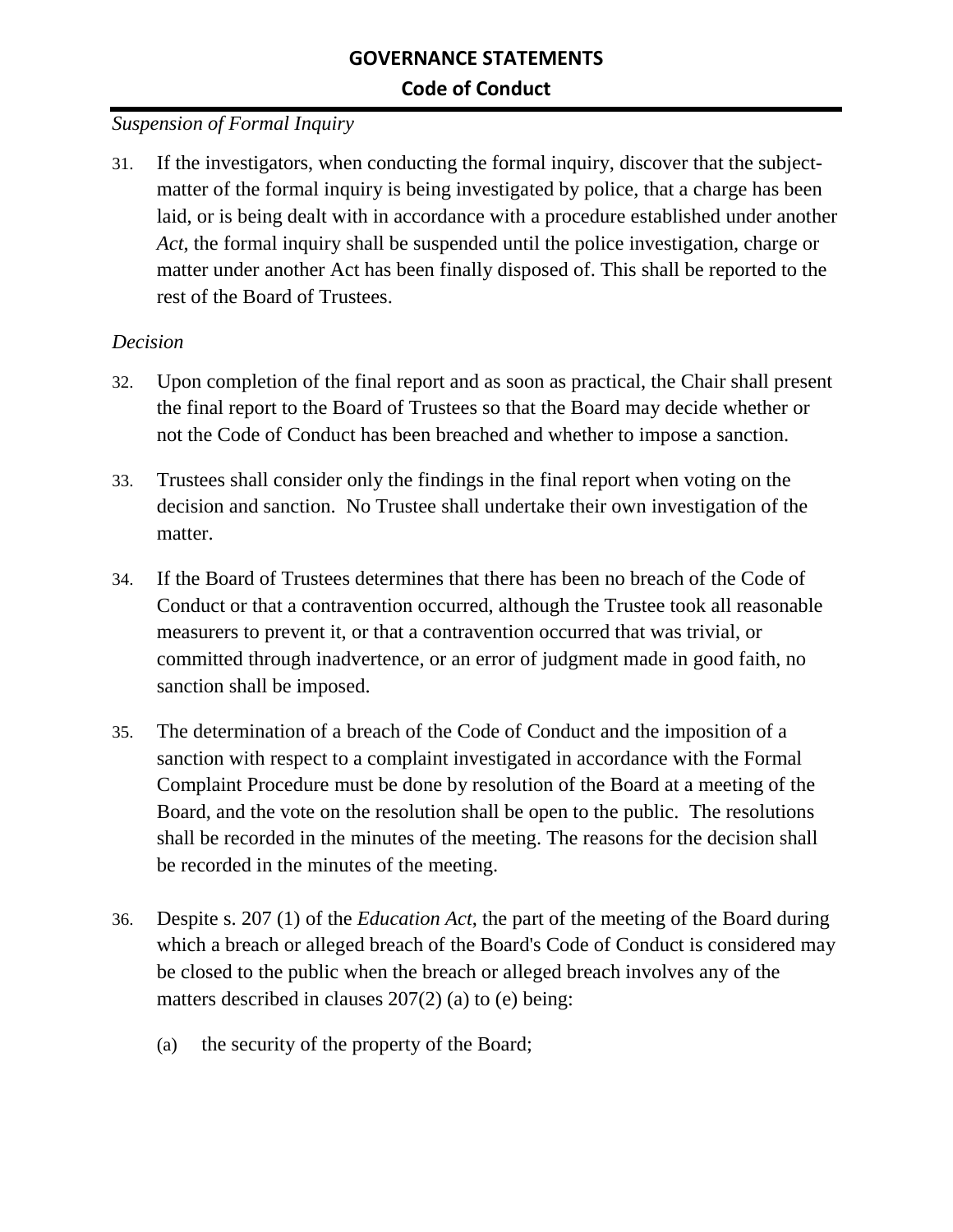- (b) the disclosure of intimate, personal or financial information in respect of a member of the Board or committee, an employee or prospective employee of the Board or a pupil or his or her parent or guardian;
- (c) the acquisition or disposal of a school site;
- (d) decisions in respect of negotiations with employees of the Board; or
- (e) litigation affecting the board.
- 37. The Trustee who is alleged to have breached the Code of Conduct shall not vote on a resolution to determine whether or not there is a breach or the imposition of a sanction. The Trustee who brought the complaint to the attention of the Board may vote on those resolutions.
- 38. The Trustee who is alleged to have breached the Code of Conduct may be present during the deliberations regarding the above but shall not participate in the deliberations, and shall not be required to answer any questions at that meeting.
- 39. The Trustee who is alleged to have breached the Code of Conduct shall not in any way, after the final report is completed, influence the vote on the decision of breach or sanction, except as permitted below after these decisions have been made.

#### *Sanctions*

- 40. If the Board determines that the Trustee has breached the Board's Code of Conduct, the Board may impose one or more of the following sanctions:
	- (a) Censure of the Trustee.
	- (b) Barring the Trustee from attending all or part of a meeting of the Board or a meeting of a committee of the Board.
	- (c) Barring the member from sitting on one or more committees of the Board, for the period of time specified by the Board*.*
- 41. The Board shall not impose a sanction which is more onerous than the above but may impose one that is less onerous such as a warning or a requirement that the Trustee successfully complete specified professional development courses at the expense of the Board. The Board has no power to declare the Trustee's seat vacant.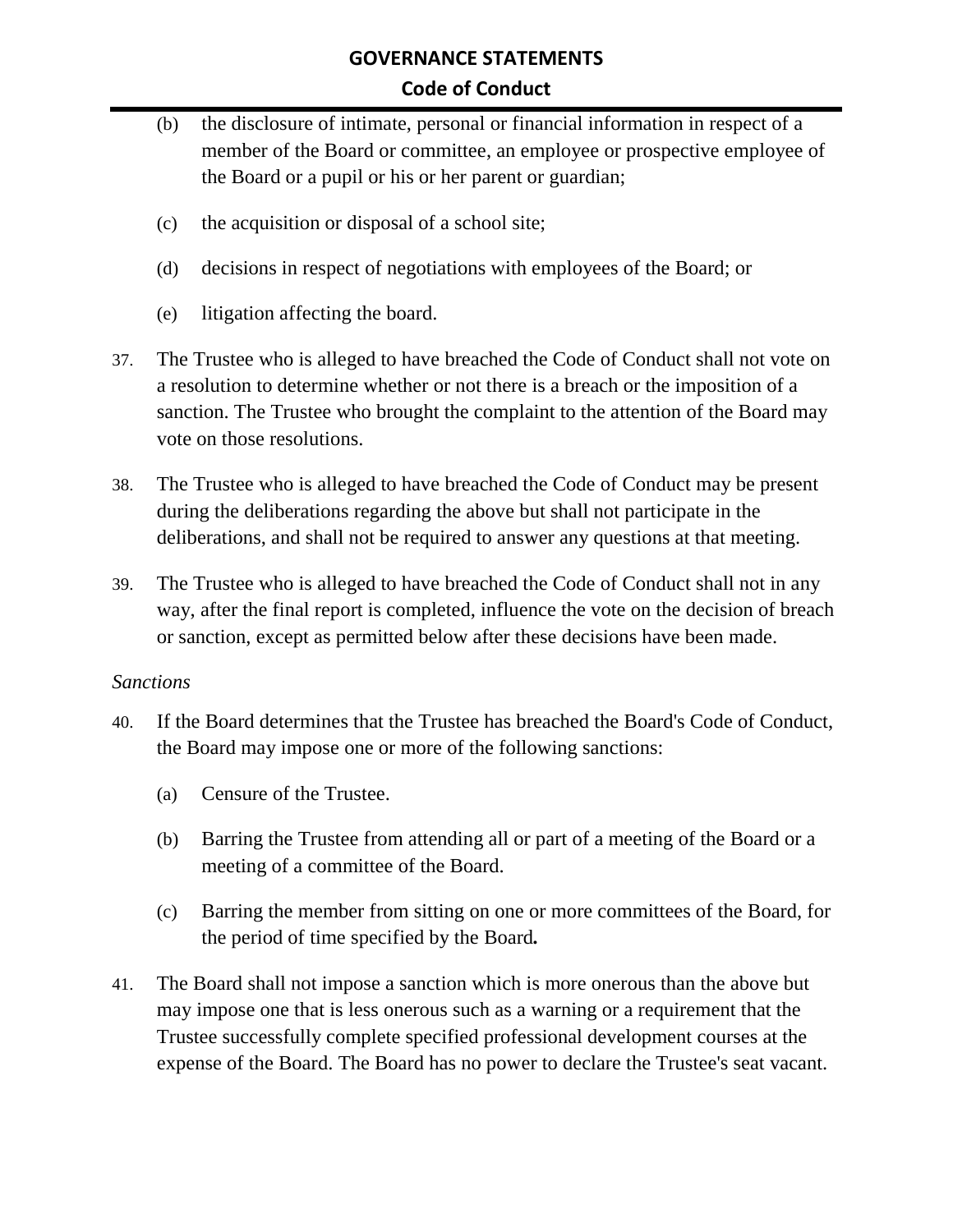- 42. A Trustee who is barred from attending all or part of a meeting of the Board or a meeting of a committee of the Board is not entitled to receive any materials that relate to that meeting or that part of the meeting and that are not available to members of the public.
- 43. The imposition of a sanction barring a Trustee from attending all or part of a meeting of the Board shall be deemed to be authorization for the Trustee to be absent from the meeting and therefore, not in violation of the *Education Act* regarding absences from meetings.

#### *Reconsideration*

- 44. If the Board determines that a Trustee has breached the Board's Code of Conduct the Board shall,
	- (d) give the Trustee written notice of the determination, the reasons for the decision and any sanction imposed by the Board;
	- (e) the notice shall inform the Trustee that he or she may make written submissions to the Board in respect of the determination or sanction by the date specified in the notice that is at least fourteen (14) days after the notice is received by the Trustee; and
	- (f) consider any submissions made by the Trustee and shall confirm or revoke the determination and confirm, vary or revoke a sanction, if applicable, within forty-five (45) days after the submissions are received.
- 45. If the Board revokes a determination, any sanction imposed by the Board is revoked and, within fourteen (14) days, the Chair shall give the Trustee written notice of the determination.
- 46. If a sanction is varied or revoked, the variation or revocation shall be deemed to be effective as of the date the original determination was made.
- 47. The Board decisions to confirm or revoke a determination or confirm, vary or revoke a sanction shall be done by resolution at a meeting of the Board and the vote on the resolution shall be open to the public. The resolutions shall be recorded in the minutes of the meeting together with the reasons for confirming or revoking a determination. The Board shall provide to the Trustee alleged to have breached the Code of Conduct written notice of the decision to confirm or revoke the